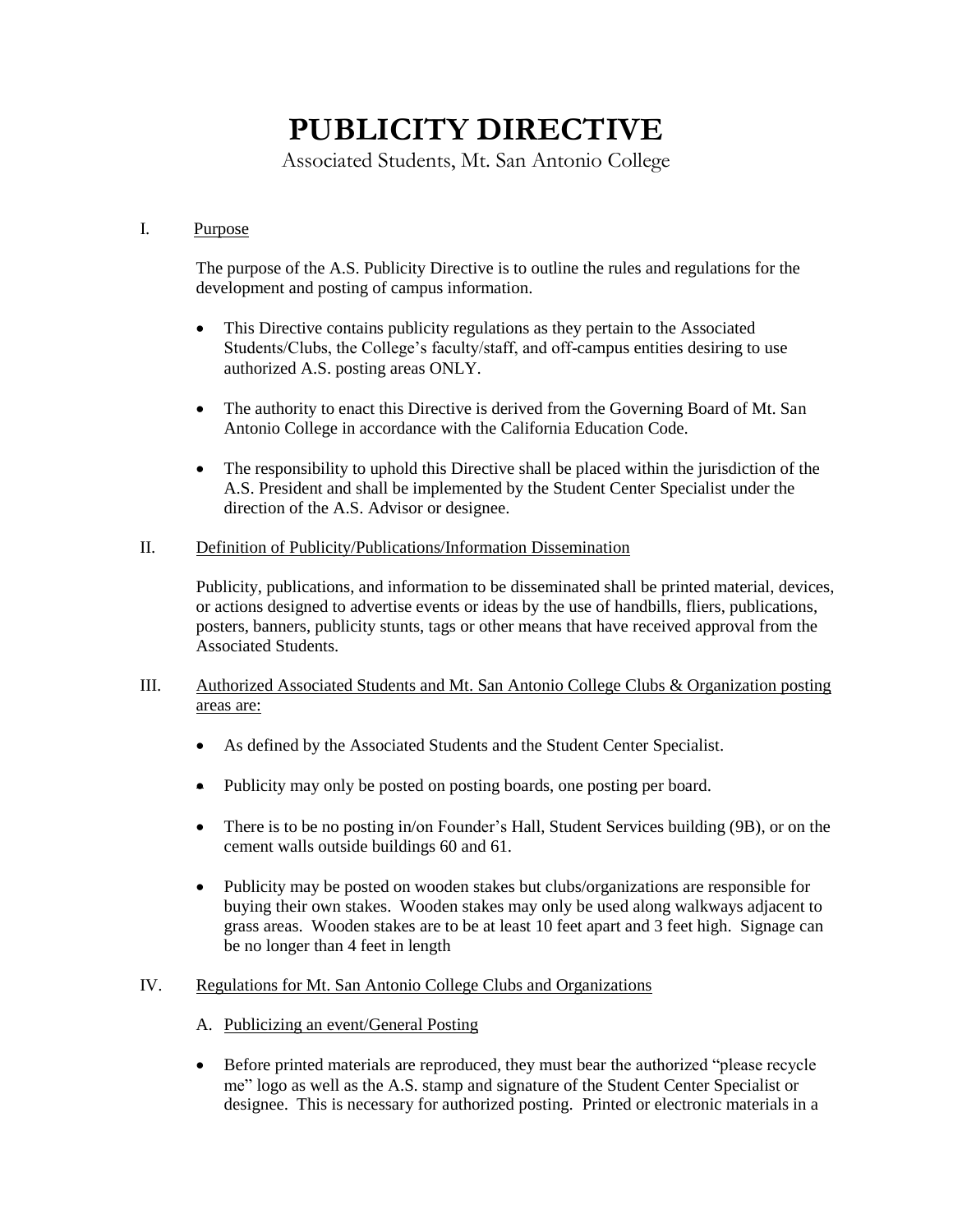approval. The Student Life Office must have a copy of an organization's printed Non-English language must have an English translation when being submitted for A.S. materials on file prior to posting.

- All publicity relating to a specific event must have the following clearly printed on all printed materials:
	- **i.** Name of the College (Mt. SAC or Mt. San Antonio College),
	- **ii.** The sponsoring organization's name,
	- **iii.** Date, time, and location of event,
	- **iv.** Contact information (i.e. phone, email for questions).
- The contact person must be a full time or part time College employee connected to an approved club or department.
- Publicity will be the sole responsibility of the club or organization hosting the event regardless of A.S. sponsorship or co-sponsorship, unless other conditions were agreed to when funding was approved.
- between two or more sources requires acknowledgement of each of the supporting Any event receiving funding from A.S. must denote the source of funding on all printed materials. Funding requires an acknowledgement of sponsorship. Shared funding sources.
- All Mt. SAC clubs/organizations receiving A.S. sponsorship/co-sponsorship must follow this Directive. Violations will result in no future funding requests being approved for a period of one semester, without exception.
- All Mt. SAC clubs/organizations being sponsored or co-sponsored by A.S. must have adequate time for posting so as to advertise the activity effectively. A minimum of seven (7) days\* is required after the event is approved. Approval requires Senate and Executive Board authorization and the A.S. President's approval.
- No posting is allowed until the A.S. President approves the event/activity.
- In the event of a Presidential or Executive Board veto, no publicity can be posted until the Senate overrides the Presidential or Executive Board veto.

### B. Posting of Conferences

- Publicity for conferences requesting A.S. funding cannot be posted until after the conference has been approved by Senate, ratified by Executive Board and signed by the A.S. president. This process requires a minimum of 15 days\*. If airfare is part of the requests then additional time may be necessary for approval to be granted.
- Conferences not requiring A.S. funding do not have to follow the specific timeline for posting.
- C. Maintenance and Removal of Publicity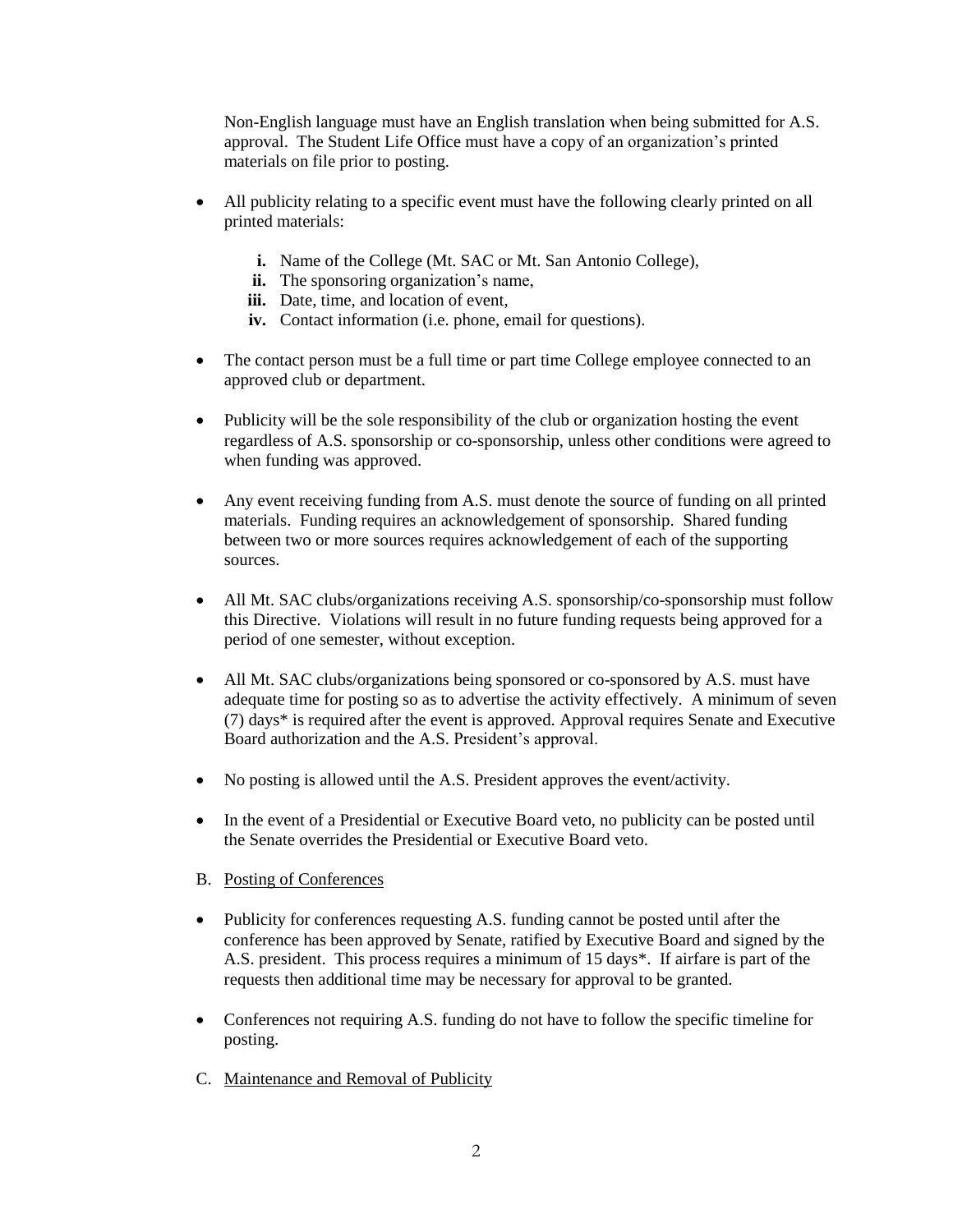- Printed materials that litter, deface or destroy campus property are prohibited.
- All publicity related to an activity, event, election, etc., is to be removed by the sponsoring group(s) no later than 5:00 p.m. two days\* following the conclusion of the event (removal includes staples, tape, tacks, etc.).
- It is the responsibility of each organization to maintain its publicity and information in a neat manner.
- A.S. approval stamp) that is outdated or in violation of this Directive. Associated Students reserves the right to remove any approved publicity (bearing the
- Any publicity that does not bear the A.S. approval stamp for posting is subject to removal by A.S. Senate members, ICC officers and designated College personnel.
- D. Publicity Stunts
- appropriate club advisor and the Director of Student Life. Stunts that are discriminatory in nature, lack good taste, are sexually explicit or create excessive liability for the College will not be approved. Publicity stunts must be submitted in writing and receive written approval from the
- E. Disciplinary Procedures
- Any violation of this Directive will result in the following actions:

| 1 <sup>st</sup> Violation: | Written warning sent to the appropriate club officers/or person of<br>authority and Advisor.                                                                |
|----------------------------|-------------------------------------------------------------------------------------------------------------------------------------------------------------|
| $2nd$ Violation:           | Written warning and restricted use of all publicity posting dissemination                                                                                   |
|                            | and/or use of College and A.S. publicity resources for one (1) month.                                                                                       |
| 3rd Violation:             | Written notification of being restricted from using the A.S./College<br>publicity resources and from posting on campus for a period of one (1)<br>semester. |

 club for a period of one (1) semester. Should a club/organization violate or disregard written warnings, disciplinary procedures will be enacted at the beginning of the following semester. This includes deactivating the

### V. Publicity and Posting by Faculty & Staff

Faculty and staff using the A.S. posting areas must abide by the following regulations:

- (Mt. SAC), the academic department, contact information (i.e. phone, email), date, time All publicity relating to specific event/course/activity must have the name of the College and location printed clearly on all printed materials.
- Publicity need not be signed by the Student Life Office prior to posting.
- A copy of what is posted should be brought to the Student Life Office for informational purposes only.